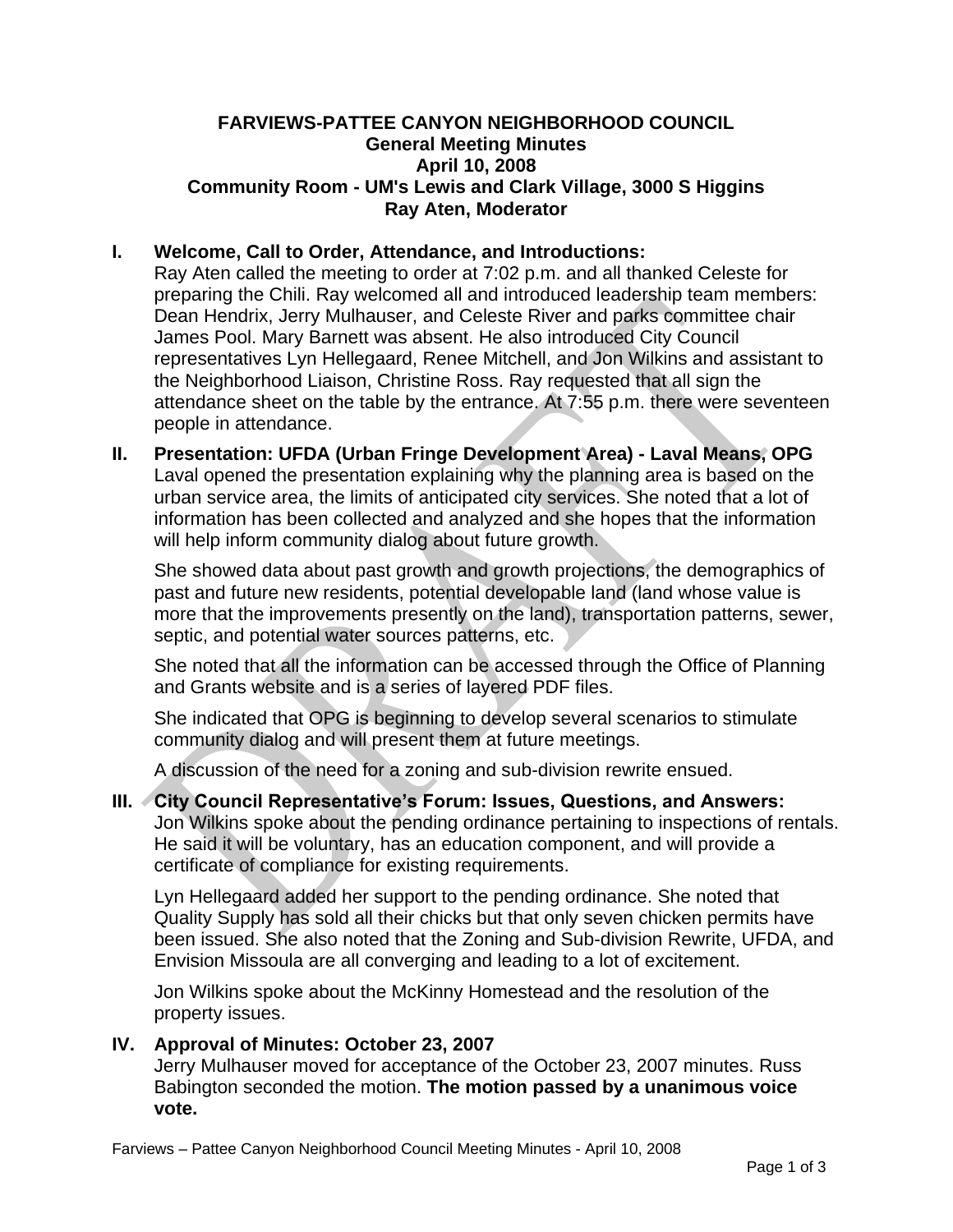**V. F-PC Neighborhood Council Account Balance and Expenditure Report:** Ray Aten reported that the neighborhood council balance is \$434.28 and the mailing supplement balance is \$411.80. He stated that the cost of an anticipated newsletter will be about \$650 and that there will be charges related to the Chili

## **VI. Old Business:**

Feed.

Revision of Bylaws: Ray Aten presented the existing bylaw, proposed the following revisions of the bylaws (**in bold**), and asked for a motion for approval. Jon Wilkins explained why the revisions are needed, Gary Barnett moved for approval of the revisions to the bylaws and Russ Babington seconded the motion. . **The motion passed by a unanimous voice vote.**

# **ARTICLE 3. MEMBERSHIP and VOTING**

**3.1** All residents physically located in the Farviews - Pattee Canyon neighborhood district, or encompassed area as defined by Article 1, Section 2, and described by the Community Forum, are members of the Farviews - Pattee Canyon Neighborhood Council and are eligible to vote at meetings on all issues that come before the Neighborhood Council. No person shall have more than one vote. **Representatives from Businesses, schools, and other organizations are welcome to participate in neighborhood councils and the Community Forum, but are not recognized as members and may not vote.**

# **ARTICLE 4. LEADERSHIP TEAM**

**4.1 Composition. The Leadership Team shall consist of between five and seven persons. Any Neighborhood Council member may serve on the Leadership Team. The Leadership Team shall reflect the diversity of the neighborhood in both age and gender.**

#### **VII. New Business:**

There was no new business.

## **VIII. Reports:**

Parks Plan Update: James Pool displayed the binder developed during the first phase of the park project and discussed the contents. He noted that the neighborhood has received a grant for phase two of the park project and that the grant will address several issues before a parks master plan can be established. The most pressing issue is to resolve the ownership of several access easements. A person who can do this research has been contacted.

Hillview Way SID Update: Linda Frey noted that alternate funding sources for the Hillview Way project are being considered. One alternative would be a city gas tax; another is a city-wide bond. Other alternatives including the city-wide tax used in Billings were discussed. Joseph McGorsh from 39<sup>th</sup> Street Neighborhood Council advocated for a County and City gas tax.